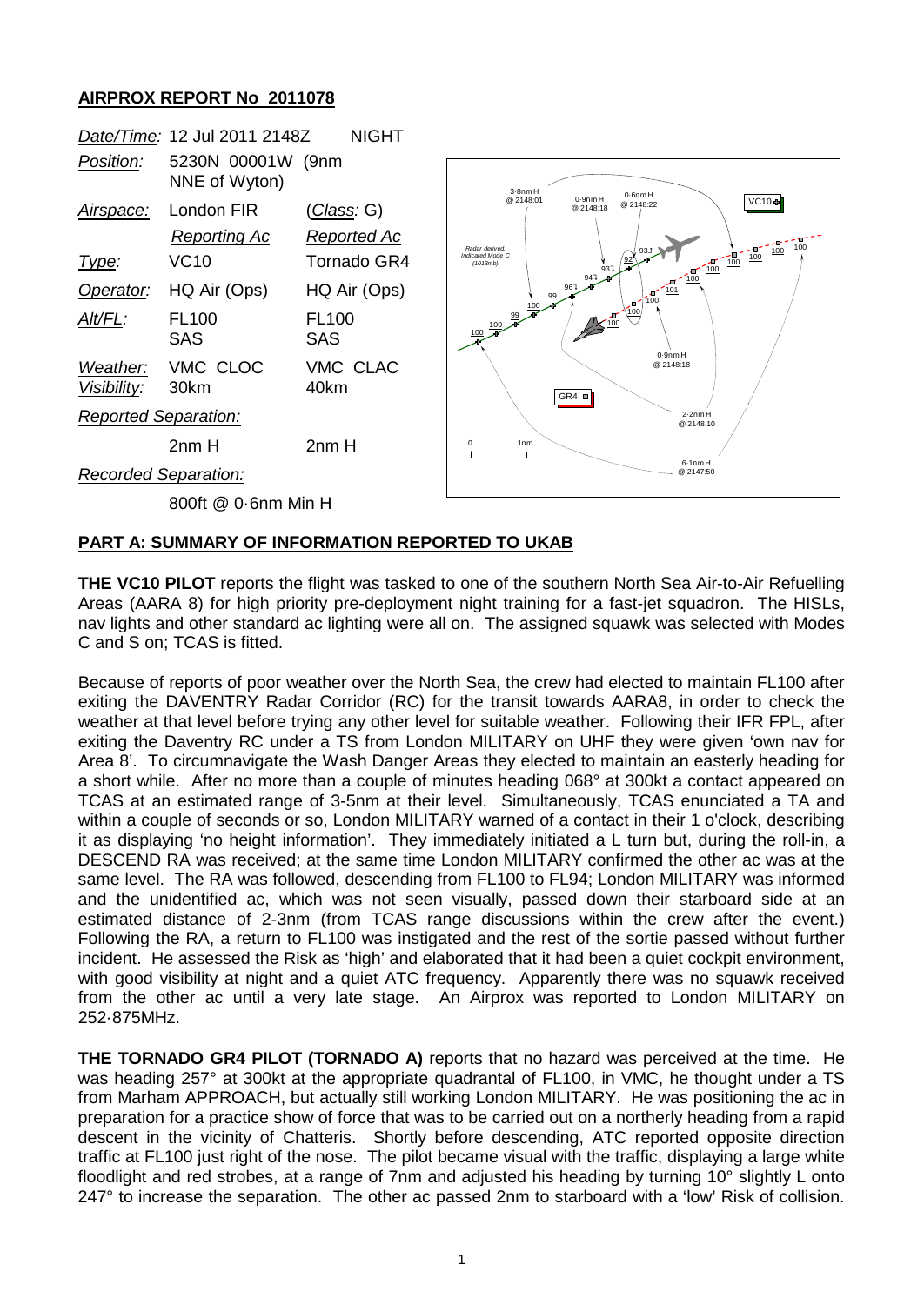Shortly after the CPA, he turned his ac through 180° in order to acquire the line of attack for the show of force. A rapid descent was carried out, switching enroute from London MILITARY to the LFS frequency. At the time, the TI on the other ac was considered to have come a little late, but not sufficient to warrant reporting action. [No TI was issued before the Airprox.] The Tornado's lighting was red upper and lower strobes, with navigation lights set to bright and conspicuity flash mode.

**THE LATCC (MIL) LJAO EAST SECTOR CONTROLLER (LJAO EAST)** reports that the VC10 had left the DAVENTRY RC and the crew was under their own navigation to AARA 8. Initially the formation of Tornado GR4s was also under her control executing general handling NE of Marham. When overhead Marham the GR4 formation reported they were splitting; one ac would remain with LJAO to go to Waddington for a pre booked PD and then to AARA8, the other switching to Marham. She believed that she only had one Tornado on frequency but this turned out not to be the case as Tornado (A) had also remained on the frequency. Tornado (A) then free called requesting GH, which was when she realised there had been a mix up. The non-squawking traffic – Tornado (A) - was then called to the VC10 crew at 12 o'clock - 5 miles - no height information, she then gave Tornado (A) a squawk. Once this was issued an SSR code of A3652 initially appeared from Tornado (A) at FL100; she re-called Tornado (A) to the VC10 at 12 o'clock - 3nm - same level. The VC10 pilot replied that he was descending in response to a TCAS RA; as he did this the A3652 changed to the LJAO assigned squawk. Tornado (A) then called visual with the VC10. Tornado (A) was subsequently identified and placed under a TS.

**BM SAFETY MANAGEMENT** reports that this Airprox occurred at 2148UTC, between a VC10 operating IFR in VMC receiving a TS from LJAO EAST and a Tornado GR4 - Tornado (A) - operating in VMC.

The LJAO EAST controller was operating a band-boxed position covering the LATCC (Mil) Area of Responsibility and had recently commenced her shift. Prior to the incident, the controller had been on leave for a week and was working the second night shift of a shift cycle, consisting of 2 mornings, 2 afternoons and 2 nights. At the time of the Airprox, LJAO EAST was operating on two different frequencies with a pair of Tornado GR4s (Tornado (A) and Tornado (B) - the original formation leader) conducting general handling (GH) in East Anglia on one frequency, with the VC10 en-route to AARA8, via the DAVENTRY RC, on the other. LJAO EAST transmitted simultaneously on both frequencies from 2144:07; however, they were not cross-coupled.

At 2143:25, the crew of Tornado (B) stated that the formation element of the sortie "*is complete.*  [C/S Tornado (B)] *is stripping to the south, will free call Marham and* [C/S Tornado (A)] *is* [garbled] *will free call* [LJAO EAST]." LJAO EAST acknowledged this and amended the Electronic Flt Strip (EFS) to reflect that there was only one ac in the formation under control. LJAO EAST then asked the crew of Tornado (A) to confirm their intentions. Initially the crew of Tornado (A) stated that they planned to RV with the VC10 in AARA8, but then changed this to state that they planned to conduct a pre-booked practice diversion (PD) at Waddington, prior to routeing to AARA8. LJAO EAST acknowledged this and requested Tornado (A) to report steady and level. The crew of Tornado (A) replied at 2144:12 that they were, "*steady 2-4-0 at flight level 1-1-0* [sic]", which was also the heading and indicated Mode C level of Tornado (B). LJAO EAST did not formally identify, nor agree a type of ATS with the crew of Tornado (A).

At 2143:41 a primary surveillance radar contact (PSR) with no supporting SSR (Tornado (A)) appears on the radar recording, just as Tornado (B) turned L to track S, with the PSR-only contact maintaining the formation's previous southwesterly track. At 2144:18, with 3.2nm lateral separation, Tornado (B) turned south-westerly, slowly converging on Tornado (A).

At 2144:42 LJAO EAST passed TI to what they believed to be Tornado (A), stating, "*traffic believed to be your number 1 west 1 mile tracking southwest no height information*." Given this TI and subsequent events, LJAO EAST believed that Tornado (A) was the south-easterly of the two ac and the ac that had retained the SSR Mode 3A. In reality, as depicted in fig 1 below, Tornado (A) was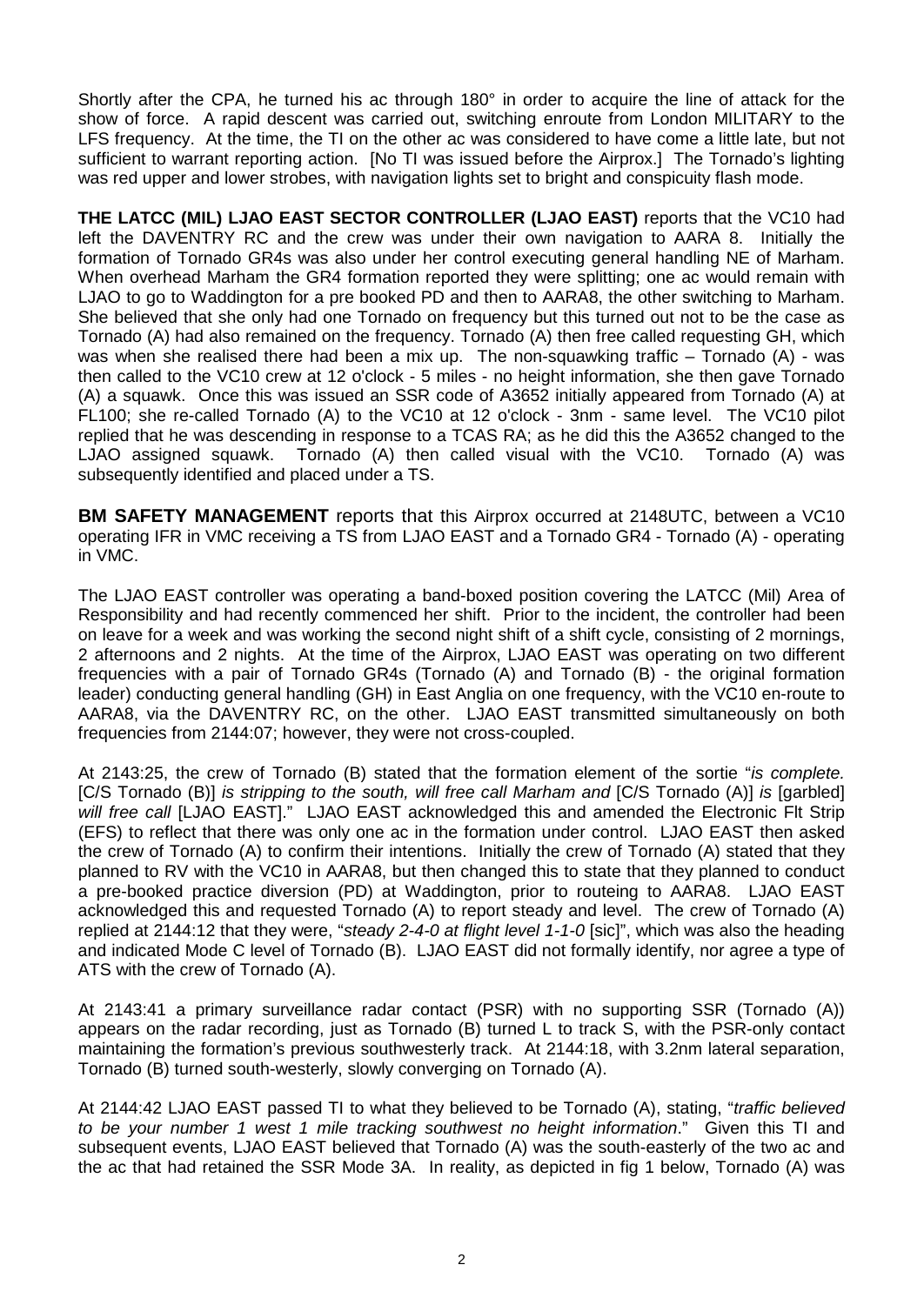the north-westerly PSR-only contact S of Marham, whilst Tornado (B) was the combined (SSR & PSR) contact SE of Marham. The TI issued was acknowledged by the crew of Tornado (A).



At 2145:23, LJAO EAST made a landline call to Waddington to ask for the latest weather and confirm that they could accept Tornado (A) for a PD. This call became protracted with Waddington stating that they could not accept Tornado (A) and finished at 2146:54.

At 2145:35, the crew of Tornado (B) stated that they, "*would like to eh take a handover to Mildenhall for a pre-booked PD for radar to ILS*." LJAO EAST acknowledged this call and at 2145:47 asked the crew of Tornado (B) to confirm their position, who replied that they were, "*south-west of Marham by approximately 11 track miles*." This position information was acknowledged by LJAO EAST; however, Tornado (B) was actually 6·2nm SW of Marham with Tornado (A) 8·5nm SW of Marham. The controller's surveillance display was on a high range setting, thus reducing the angular distance between Tornado (A) and Tornado (B) on the radar display; consequently, this position information could not have been used to positively identify either ac.

At 2146:34, LJAO EAST informed the crew of Tornado (A) that Waddington could not accept them for a PD. The crew of Tornado (A) replied that they would descend to low-level for 3min, before routeing to AARA8. At 2147:20, prior to descending to low-level and with 12·5nm lateral separation between Tornado (A) and the VC10, the crew of Tornado (A) requested a, "*squawk and a traffic service*." LJAO EAST responded by instructing Tornado (A) to, "*maintain squawk of 6061*" which was the SSR Mode 3A code allocated to Tornado (B). The crew of Tornado (A) then replied that they were, "*currently squawking standby*." Immediately, LJAO EAST instructed Tornado (B) to "*squawk ident*" and for Tornado (A) to "*squawk 6062*."

At 2147:50, LJAO EAST passed TI to the VC10 on Tornado (A), stating, "*traffic right one o'clock, three miles* (the radar recording shows 6.1nm)*, opposite direction, no height information*." The VC10 crew replied that they were *"coming left";* LJAO EAST updated the TI at 2147:59 stating, "*that traffic's now indicating same level*." This update coincides with a displayed SSR code of A3652, previously issued by Marham ATC to the crew of Tornado (A) and Mode C becoming visible on the radar recording coincident with the PSR contact. At this point, 4nm lateral separation existed, with both Tornado (A) and the VC10 indicating FL100. Following their statement at 2144:12 that they were level FL110, the crew of Tornado (A) did not report descending to FL100.

At 2148:04, with 3nm lateral separation extant the VC10's L turn becomes evident on the radar recording, the crew stating that they're, "*responding to TCAS, descending*" with the descent already visible indicating FL98. At 2148:10, LJAO EAST updated the TI on Tornado (A) to the VC10 crew. A L turn by Tornado (A) becomes evident on the radar recording at 2148:12. Although the report from the pilot of Tornado (A) states that they first sighted the VC10 at approximately 7nm (equating to about 2147:43), it also states that on becoming visual with the VC10, the pilot, "*adjusted heading slightly left*." At 2148:18, the crew of Tornado (A) reported visual with the VC10, with the former crew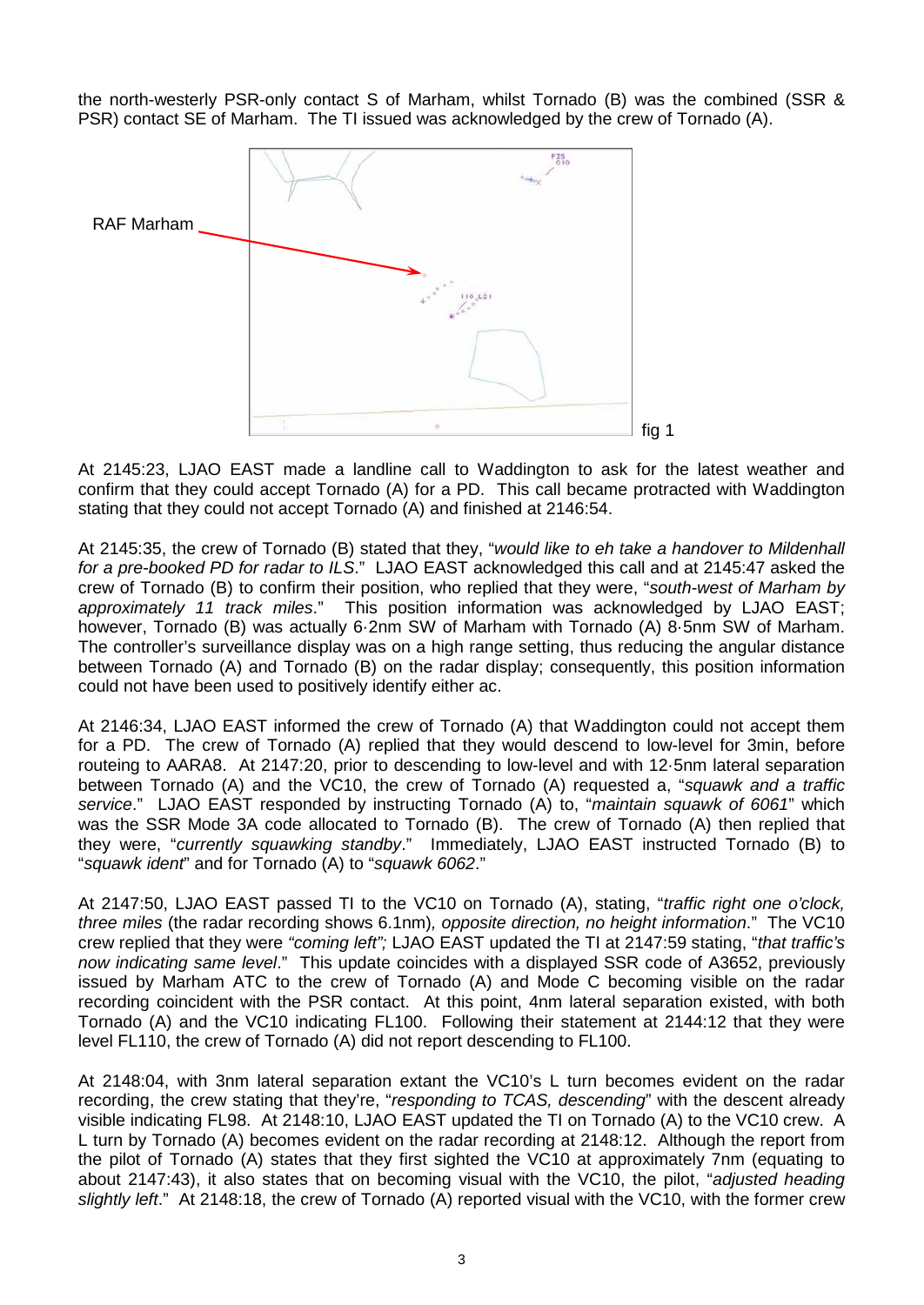reporting minimum separation as about 2nm and a negligible perceived risk to flight safety; the crew of Tornado (A) did not receive TI from LJAO EAST on the VC10. The CPA is shown at 2148:22, with 0·6nm lateral separation and 800ft vertically.

Based upon the crews' reports and the radar recording, it appears that both the crew of Tornado (A) and that of the VC10 over-estimated the range at which they first detected each other's ac and the minimum separation. Consequently, this Airprox resulted from the risk of 2 ac operating in Class G airspace and the relatively late sighting of each other's ac, potentially aggravated by the fact that the event occurred at night. However, the VC10 crew had a reasonable expectation that LJAO EAST would provide TI to assist them in discharging their collision avoidance responsibilities. The fact that TI was passed relatively late to the VC10 crew is a contributory factor in this occurrence and is rooted in the mis-identification of Tornado (A).

Whilst technically Tornado (A) was not identified and placed under an ATS, it is reasonable to argue that LJAO EAST believed that Tornado (A) was under a service, albeit that they were applying the service to Tornado (B). It was not until 2147:30 when Tornado (A) stated that they were, "*squawking standby*" that LJAO EAST realised the true identity of Tornado (A). This error originated from LJAO EAST's reaction to the initial split between Tornado (A) and Tornado (B). LJAO EAST did not acknowledge Tornado (B)'s statement that they would free call Marham and a response from the controller at that point might have prompted the crew of Tornado (B) to mention that they would be remaining on the LJAO frequency. Furthermore, it appears that LJAO EAST assumed that Tornado (A) was squawking the formation's assigned SSR code and did not appreciate the fact that the formation leader would squawk. Finally, LJAO EAST did not assimilate that the crew of Tornado (B) had not free called Marham when they called at 2145:31 requesting a handover to Mildenhall, thus missing the opportunity to update the controller's situational awareness (SA). The distraction caused by the protracted landline conversation with Waddington during this time may have interfered with LJAO EAST's ability to update their SA. Although the controller has made no mention of any factors that may have affected their performance, given the nature of the errors, one possible explanation is grounded in the controller's psychophysiological state, specifically, the controller's levels of alertness and fatigue.

The TI to the VC10 crew on Tornado (A) at 2147:50, was passed at a late stage; however, given the relative positions of the two ac at the start of the exchange of RT at 2147:20 and the length of that exchange, it appears reasonable to argue that LJAO EAST passed TI to the VC10 crew as early as possible. Moreover, once LJAO EAST had identified Tornado (A), there was little opportunity for the controller to pass TI to Tornado (A) about the VC10, affording priority to the provision of TI to the VC10.

**HQ AIR (OPS)** comments that mix-ups like this occasionally occur. It seems that the controller's confusion was not detected by the Tornado crew in this case, and an inaccurate position report from them reinforced the controller's incorrect air picture. The controller nevertheless correctly prioritised the TI to the VC10 when she realised there was a potential for conflict. The Tornado crew's incorrect assessment of the range from the VC10 should serve as a reminder to all that at night it is impossible to visually judge distances effectively and avoidance should be verified by other means.

## **PART B: SUMMARY OF THE BOARD'S DISCUSSIONS**

Information available included reports from the pilots of both ac, transcripts of the relevant RT frequencies, radar video recordings, a report from the air traffic controller involved and reports from the appropriate ATC and operating authorities.

Although the BM Safety Management report points out that the controller had just commenced the last night watch of the cycle, military controller Members contended that fatigue should not have been a factor here. On a different topic, the military Area controller Member explained that the controller had not cross-coupled the two frequencies in use. Therefore, although each crew could have heard the controller's RT transmissions on both frequencies, they would not have been able to